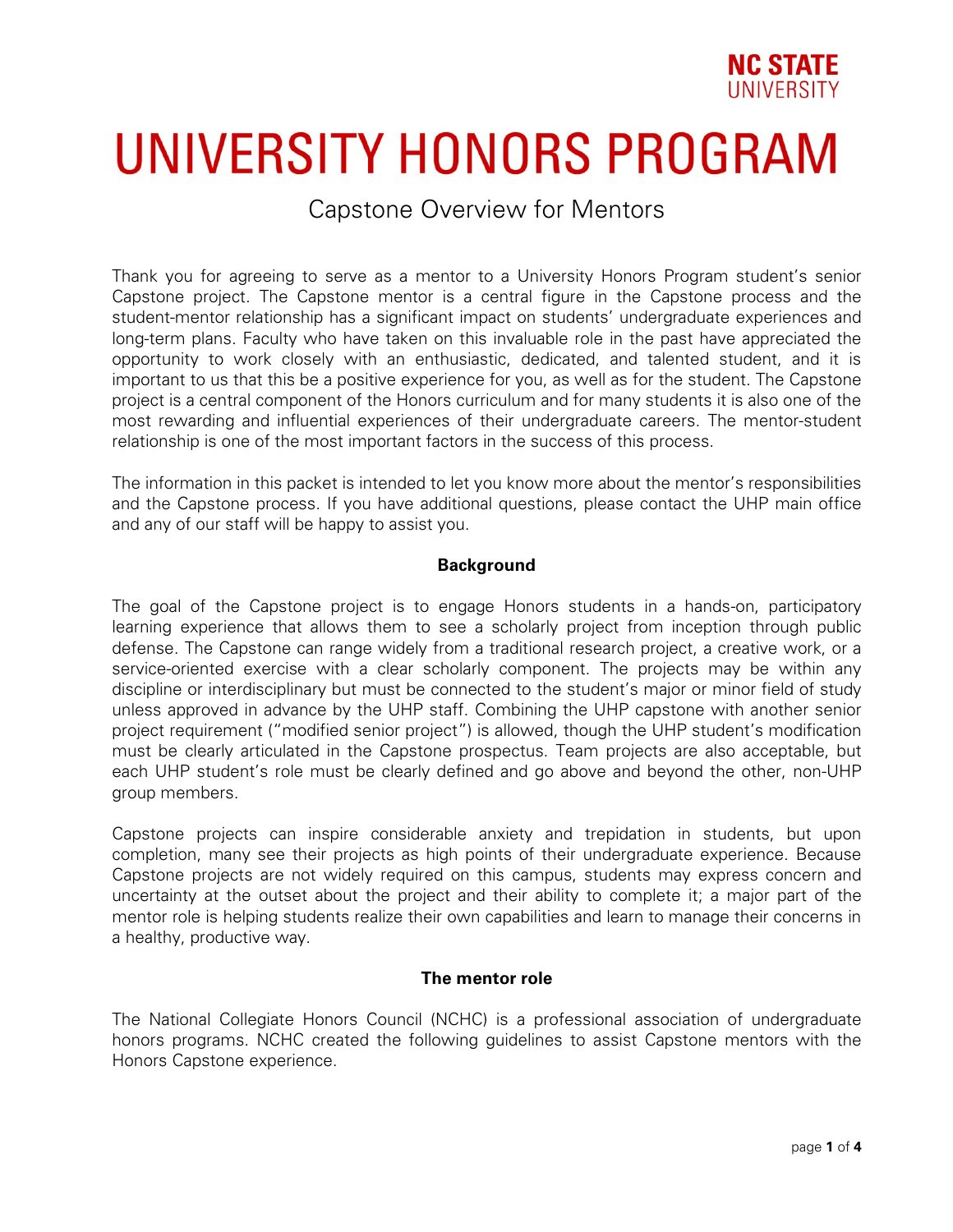# Be helpful

When students come to you as a potential Capstone mentor, some will have good ideas that are too broad, like, "I want to study crime." Some will have focused ideas that would be great for a Master's thesis or a Doctoral dissertation, but not achievable as an undergraduate thesis or project. Some students will have an area of interest, but no topic or idea how to approach the area. And some students will have no real idea at all. Maybe they took an interesting course and decided to approach that instructor. At this stage, students need a lot of help transforming a vague interest into a doable project. They need help to fashion testable hypotheses or working questions with a realistic research plan or project schedule. They need advice and guidance with their review of the literature and their drafts. Work closely with them and help them turn their ideas into an excellent undergraduate thesis.

#### Be proactive

Students are most likely to do their Capstone work when they have regularly-scheduled appointments with their faculty mentors. Busy students put off work that doesn't have a definite due date, but students who are given specific tasks to accomplish at regularly-scheduled meetings will almost certainly complete their theses on time. It's important for a mentor to be proactive: make regular appointments, once a week or once every two weeks, depending on their progress. Students should never leave their mentor's office without scheduling another appointment. If a student doesn't show up for an appointment, he or she should call the mentor and reschedule. If they show up unprepared, the mentor should reschedule and take whatever steps necessary to ensure that they're prepared next time.

## Be demanding

It's tempting to let students slide, especially when they're bright and the faculty member is overloaded. "I know I said I'd have a hypothesis for you today, but I've been real busy. I'll get my thesis done before I graduate." Mentors should be reasonable, but also demanding. Insist on regular appointments. Insist that the student do the work that was agreed upon. And insist that the work be high quality. Do not settle for sloppy, incomplete, or badly-written work. At the same time, mentors should remember that these are not graduate students, and this is not a Master's thesis. What faculty should expect is undergraduate work of the highest quality, and our students rely on us for help to achieve that.

#### Be collaborative

Students should be told right from the start that an Honors Capstone project is a collaboration between the student and the mentor. They should know that they cannot simply hand something to an advisor and say, "Here it is. Grade me." But it is important to recognize that this is the model they're used to: The professor gives an assignment, the student does the work and hands it in, and the professor delivers a grade. It is part of the thesis mentor's job to show students a collaborative model and to work closely with them at every stage of the process. If an Honors student has more than one mentor, his or her project should be a collaborative process between advisors. For the sake of clarity, fairness, thoroughness, and consistency, advisors should consult each other on a regular basis to compare notes and to monitor progress.

#### Be supportive

A Capstone project is a long process. It's easy for students to give up or to believe they don't have what it takes. That's when mentors take on the role of 'pep-talk-giver.' Reassure them that everyone who's ever done this kind of work has felt the same things, that they are smart enough,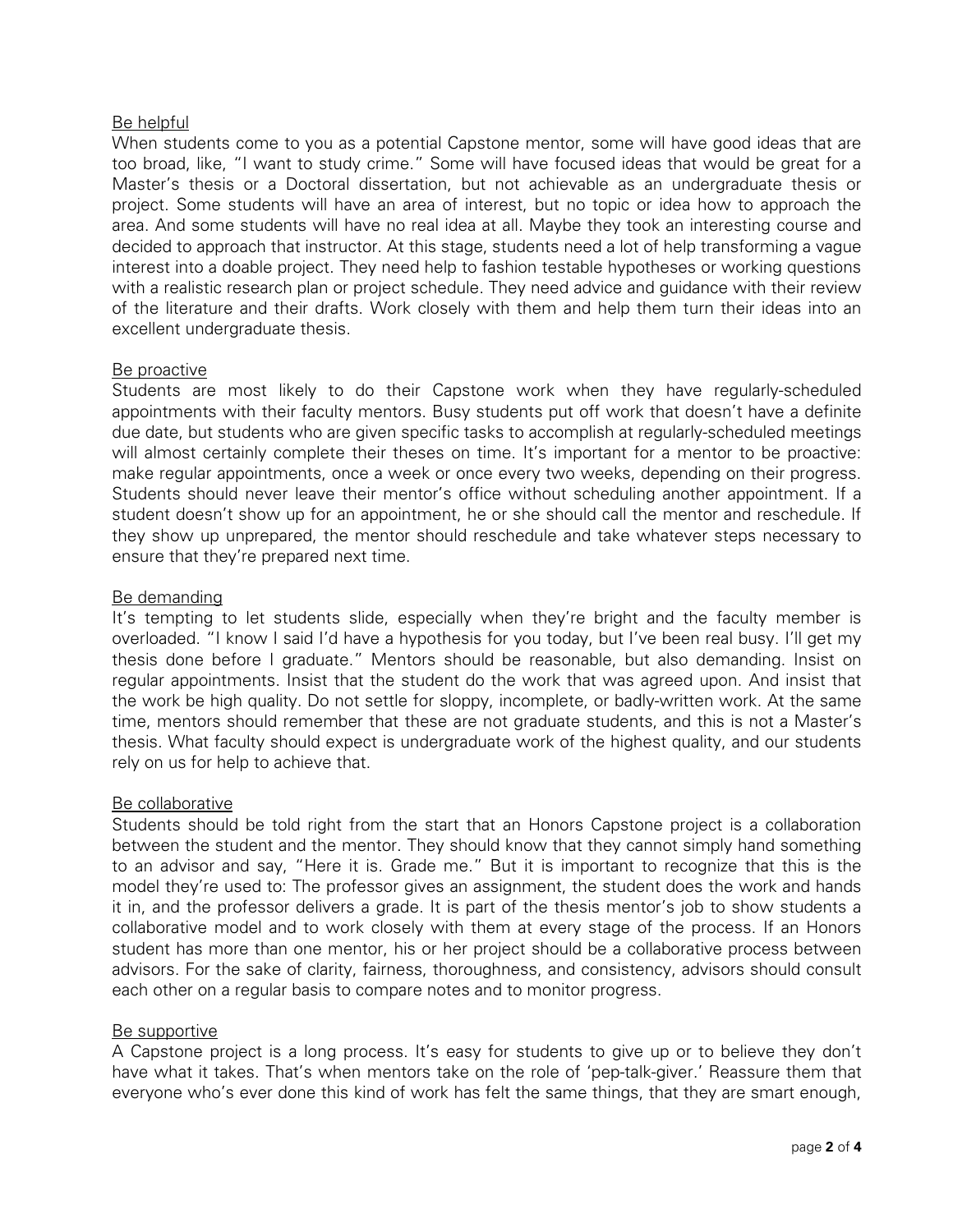that they can see it through to the end. If we want them to do a good job, sometimes we have to help revive their flagging energy and outlook.

## **Stages in the Capstone process**

#### Beginning

The Capstone mentor's first official role involves shaping and approving a student's Capstone prospectus, which all students are required to submit at the start of their project. Students may not be familiar with the norms of research proposals so your direction and mentoring will be greatly appreciated. The prospectus should be no longer than two pages and general guidelines are available on the UHP website.

It is helpful to the student if you, as mentor, establish your expectations for regular meetings, progress reports, and delivery dates during this stage of the process. As you might expect, keeping a long-term time frame in mind is a new experience for many students, any assistance you can provide in terms of keeping them on pace will be helpful. Although it is rare, occasionally students put the work off until too late, only to discover their calculations on timing are seriously in error.

The approved Capstone prospectus becomes part of the student's file. Deviation from the prospectus is allowed, however major changes, such as choosing a different topic, require the student to submit new documentation to the UHP.

#### Middle

Although UHP students have a long "focal length" they are also likely inexperienced with producing a scholarly product that requires a sustained effort. Regular meetings and progress schedules are highly recommended.

Recognizing that there are many pathways to successful completion of the Capstone project, you may find it helpful to consider the following progress indicators:

- 1. Literature research. Students should conduct extensive literature review necessary to provide the context for their project.
- 2. Methods. Students should successfully master the methods necessary to complete the project. All research compliance issues should be resolved. Access to data sets, field plots, recording facilities, equipment, etc…should be resolved.
- 3. Data collection. For those project that require data collection (e.g. experiments, interviews, etc…), students should finish in plenty of time for data analysis and writing of the results.
- 4. Results/analysis. Almost all projects will require a significant write up of the process or analysis of the data.

#### End

All students are required to make a public presentation or defense of their work in a venue appropriate to the project and discipline. Typically, this will take the form of a poster presentation at the Undergraduate Research Symposium or a regional/national disciplinary conference. Please note that the UHP has limited funds available to help support student travel to present their work at academic conferences. Students are required to inform the UHP in advance of their scheduled public presentation.